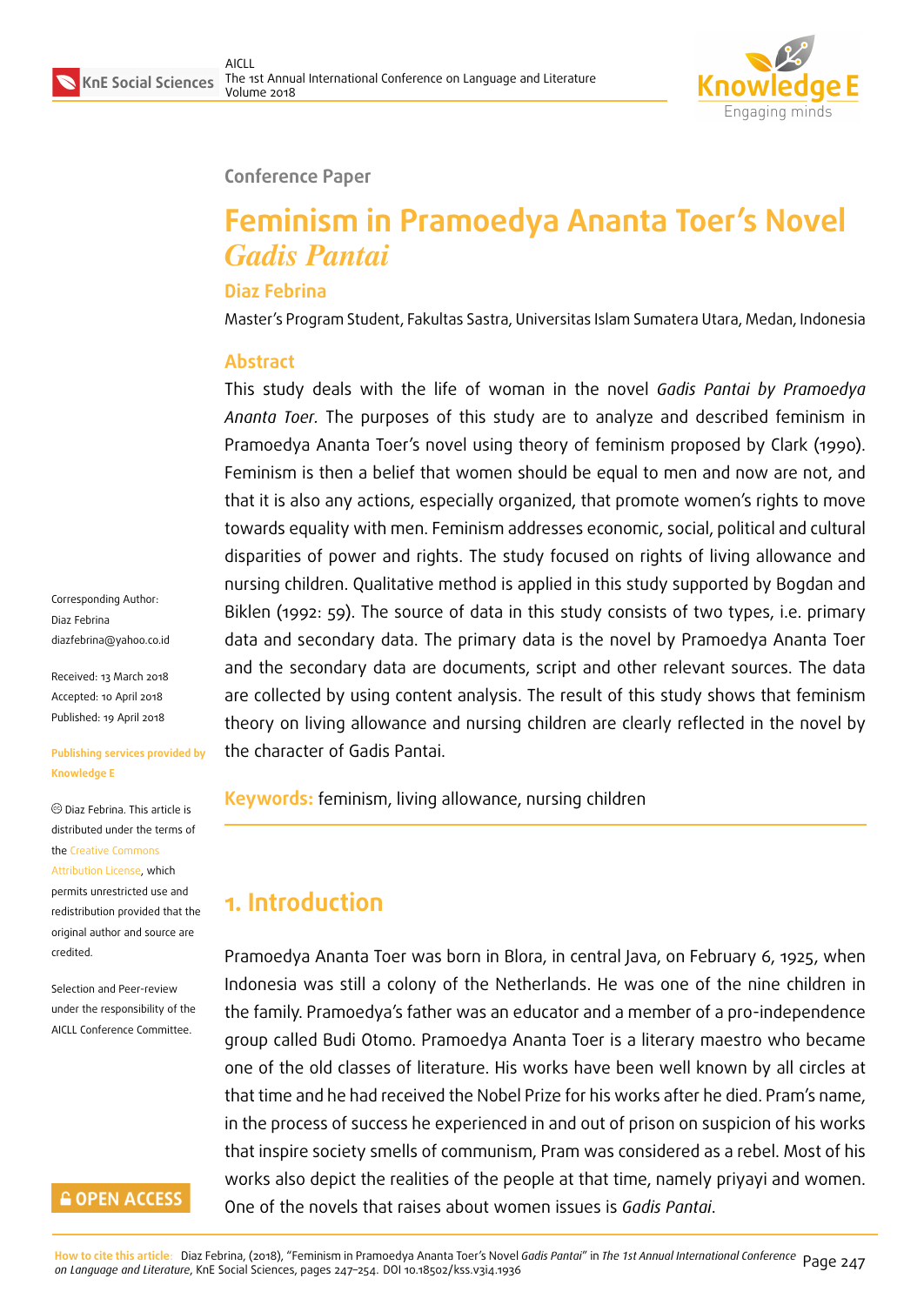

Pramoedya Ananta Toer's *Gadis Pantai* was published in Jakarta by Hasta Mitra in 2000. This novel tells about the life of a young girl named Gadis Pantai who was born in a fishing village in Central Java, Rembang. Gadis Pantai is a sweet girl. She is sweet enough to captivate a magnifying local student, a Javanese who is working on (administration) Dutch. She was taken as a magnifying wife and became what is known as Bendoro Putri, a woman who serves the "needs" of sex of Bendoro's until he decides to marry a woman that has the same class or his equality. She slept with him, helping to manage and govern the *Karesidenan* complex, pavilion, cages and even a mosque. The marriage gave her prestige in her village because she is seen to have increased in rank. But this does not last long. She sank back into the ground. This novel, is narrated with a tender young girl, "*Gadis Pantai*" really having lost everything, no husband, house, kids (or rather deprived her magnifying taken Java to remain in Rembang) and no job. "*Gadis Pantai*" is so shy to get back to her village so that she rotates towards the south, to the small town of Blora. This story represents the life of a woman to the defense of women's rights and liberties and tells of the loss of morality of a poor woman who wants to get her right as a wife to earn a living and to nurture a child even if they become oppressed and live with low social stratum.

The concept is interesting particularly when applied in literary works written by male writers. Feminism then is also seen on men perspective. *Gadis Pantai* is one of Indonesian novels written by Pramoedya Anantya Toer which discusses feminism. The story is about a girl, whose name is *Gadis Pantai*, living in Rembang in the beginning of the twentieth century. She is the symbol of ordinary or laymen. She suffered when Bendoro, the symbol of noble- men, took her as his wife.

## **2. Literature Review**

#### **2.1. Feminism**

One of the distinctive notions of feminism is already proposed by Clark (1990), in which he claims that feminism in general speaks what the woman does within literary criticism and other perpectives.

In general, feminism is a movement that stands against oppression and injustice; and specifically those oppression and injustice are usually exercised on women. Rebalancing the standing of the sexes in social life is termed feminism. This notion derives from a highlighted point that men and women have been treated unequally in society. And a desire to change such situation gives a way to feminism to emerge. Equality does not merely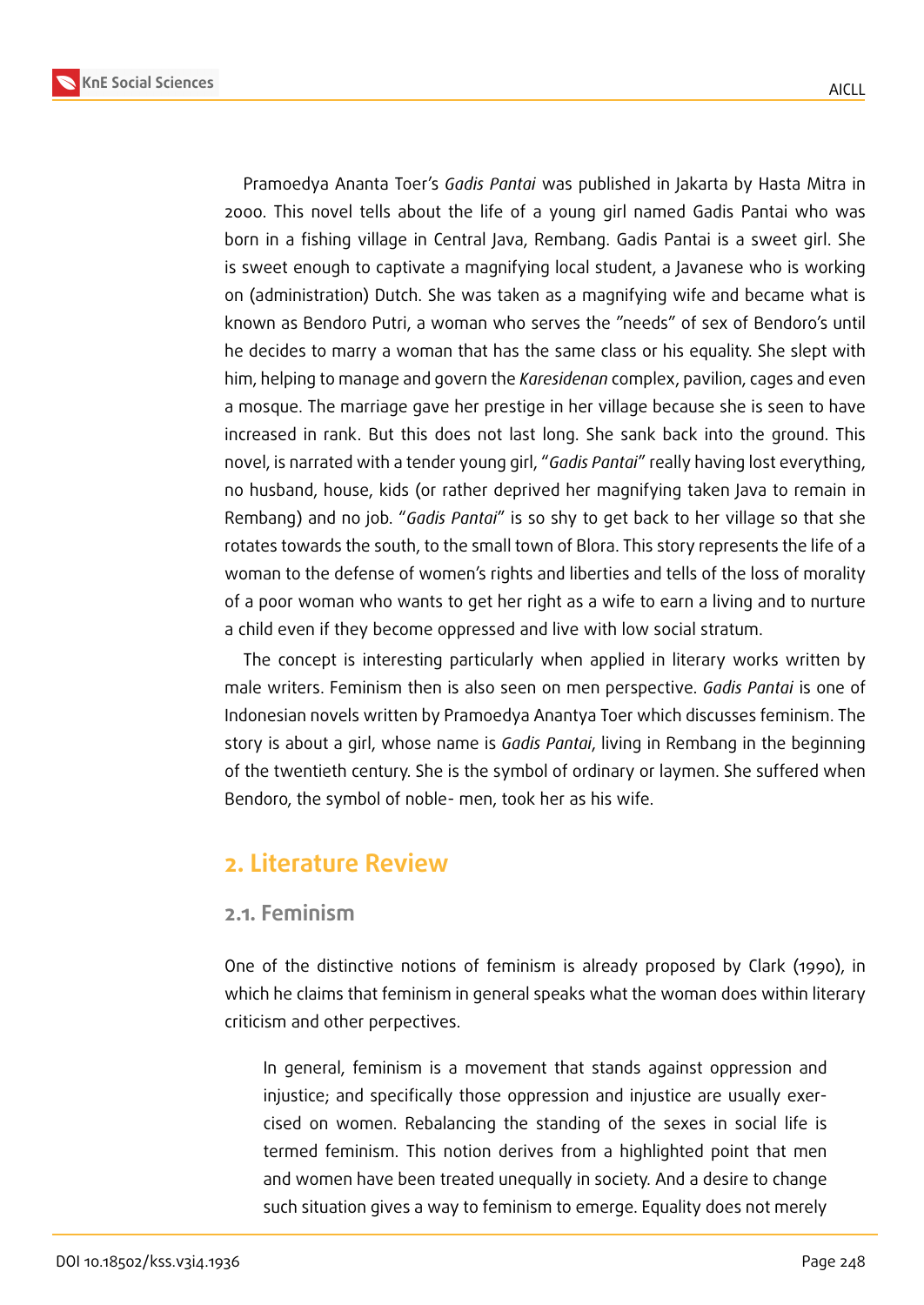mean equality under a certain norm or law but also mean philosophical and social equality as every individual has its own standing and every individual that has raised by women must how to treat women respectfully. (Clark, 1990: 112)

Friedan (2000: 12) notes that there are four types of feminism as follow.

- 1. Liberal Feminism: Works within the structure of society observing the roles of women in all aspects of society.
- 2. Radical Feminism: Domination of women over men.
- 3. Marxist Feminism: Oppression of women owing to capital system.
- 4. Cultural Feminism: Eulogy of women as one of the important elements nature.

In modern societies, the phrase 'human rights' refers to a set of basic civil liberties that should be available to everyone in a democratic country. Although the justification for human rights is essentially ethical, they are almost always also aspired to as legal rights (Almond, 2010: 261).

The first generation of rights were civil and political and were developed in the seventeenth and eighteenth centuries by English political philosophers such as Locke (1632–1704) who claimed the rights to life, liberty and property. These rights are negative in the sense that they prohibit interference with rights holders' freedom. The second generation of human rights consisted mainly of social, economic and cultural rights. They are positive rights entitling the rights holder to, for example, education, medical care and food. The third generation of human rights – contained in the Universal Declaration of Human Rights and Fundamental Freedoms (the Declaration) – was adopted by the United Nations in 1948.

### **2.2. Right for living allowance**

According to Association of Prince Edward Island, Inc. woman rights after separation are as follows:

1. Support for your spouse

Spouses have a legal duty to financially support each other while they are living together.

2. Child custody and visiting rights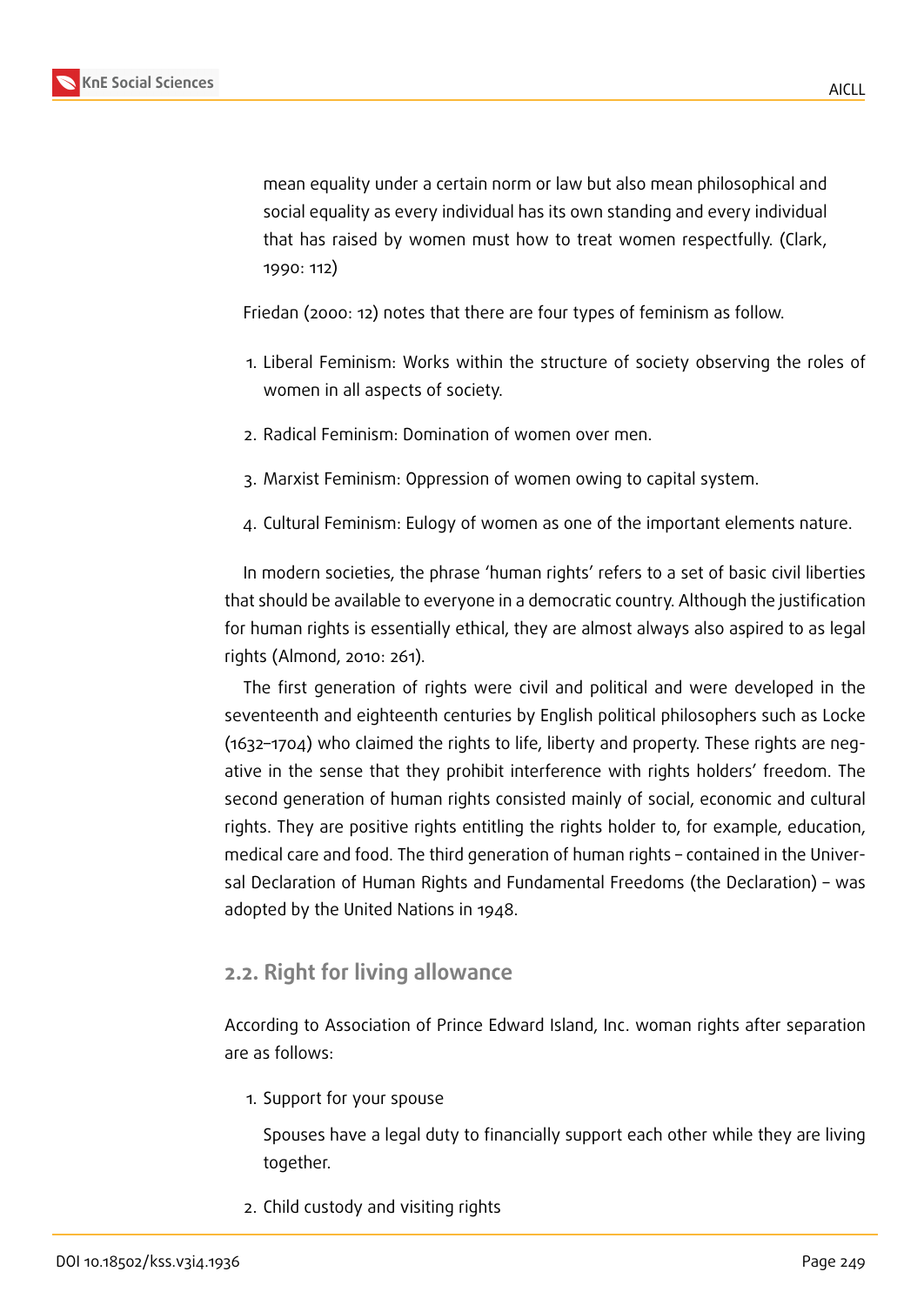

Parents of a child, married or not, are joint custodians of their children while living together. Each has equal right to custody of the children if they decide to live apart.

3. Property

The Family Law Act is the law that deals with property of married persons. This includes the house, furniture, money, investments, and car.

## **2.3. Right for nursing children**

Agreement on what constitutes adequate care and nourishment for a newborn baby may be far easier to reach than on what constitutes an adequate education for an older child (Bainham, 2005: 102).

According to an alternative scheme proposed by Bevan (1989), children's rights consist of two broad categories.

- 1. Protective rights: Included in this category are children's rights to nurture, love, care, and so on, as well as protection from abuse and neglect. These protective rights derive from children's innate dependence and vulnerability and their need for nurture, love and care (Fortin, 2003: 17).
- 2. Assertive rights: Echoing some of the claims of the so-called child liberationists (who generally argue for children to be given all the rights that adults enjoy)

# **3. Research Method**

This research was library research that used qualitave method to analyze the data from the novel entitled *Gadis Pantai* by Pramoedya Ananta Toer. The object of the study is the feminism aspect of the main character named *Gadis Pantai* and there are two dominant points directly concerned with the main object of the study. The next steps taken were collecting, identifying and understanding fully the concepts and meanings as well as the feminism aspects. Various sources out of the novel are also taken to better analysis. The qualitative data are considered to be the rough materials researchers collect from the world they are studying; they are the particulars that from the basis of analysis (Bogdan and Biklen, 1992: 59).

The source of the data in this research consists of two types. They are primary data and secondary data. Khotari states "The *primary data* are those which collected afresh and for the first time, and thus happen to be original in character. The *secondary data,*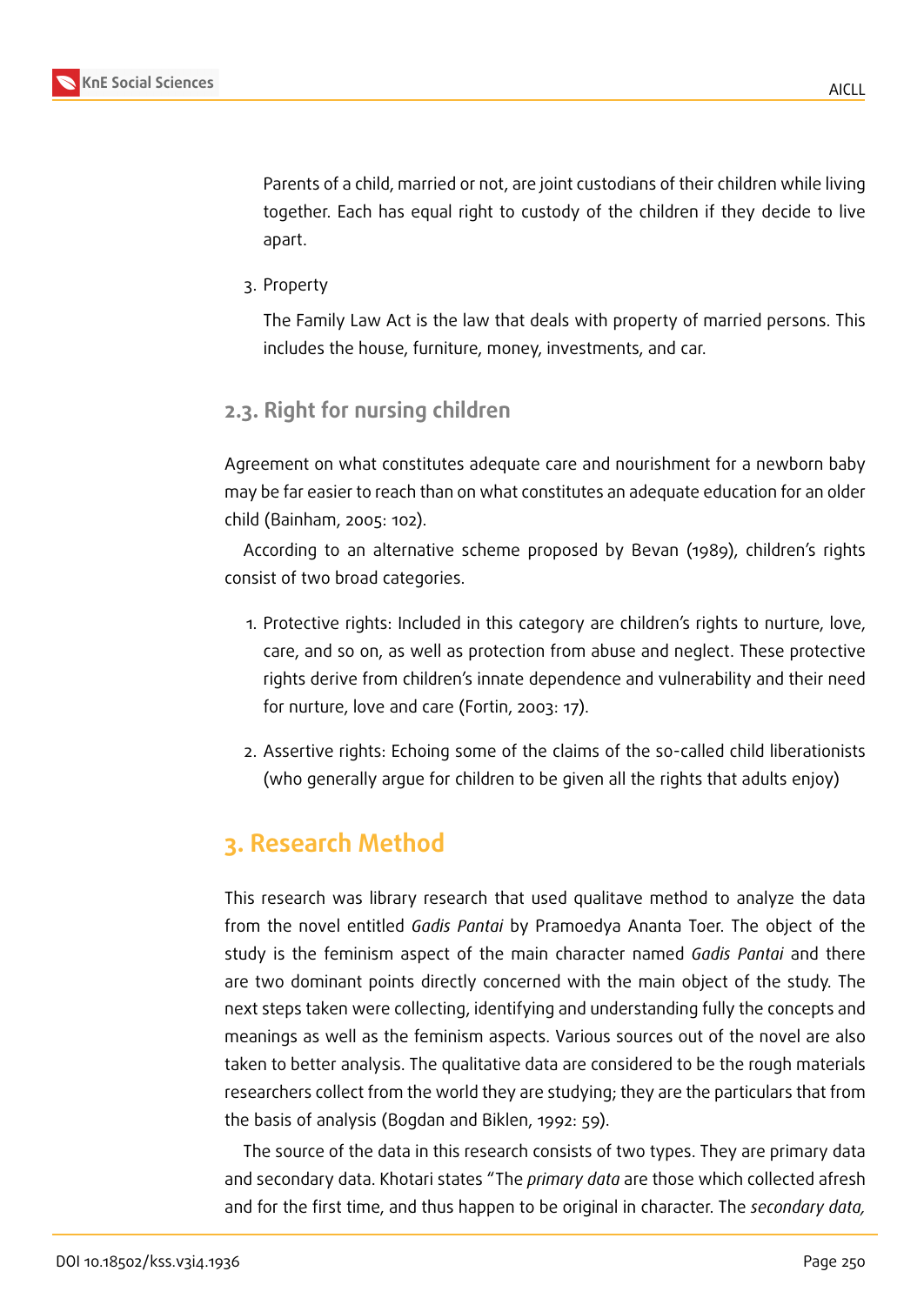

on the other hand, are those which have already been collected by someone else and which have already been passed through the statistical process" Khotari, 1990: 95). In this research, the primary data is the novel *Gadis Pantai* written by Pramoedya Ananta Toer. The secondary data is documents, script and other relevant sources that are related to the topic.

The data collection procedures divided into some steps.The first step is the researcher observed the novel. Then, the researcher read the novel. Next, the researcher was searching information that is related to the novel and the topic of this study also. After that, the researcher underlined all the data needed are collected which are right living allowance and nursing children.

To analyzed right living allowance and nursing children, the researcher used content analysis as technique of analyzing the data. Khotari states "Content-analysis consists of analysing the contents of documentary materials such as books, magazines, newspapers and the contents of all other verbal materials which can be either spoken or printed" (Khotari, 1990:110).

# **4. Discussion**

#### **4.1. Living allowance**

*"Gadis Pantai"* as a Bendoro's wife has an obligation to serve and obey her husband. It can be seen that "*Gadis Pantai*" is not being a wife, but just a maid who must fulfill all Bendoro's needs. Serve all Bendoro's needs, including his sexual needs. (Pramoedya, 2000: 211)

As a mother, "*Gadis Pantai*" was portrayed as a strong woman mentally. It was seen when she was pregnant of her baby girl without support from her husband and family. Nevertheless she does all the process as unusual, without her husband and family support. She is not regarded as a member of Bendoro's family as she is not given rights to make a decision on finance; or in other words Gadis Pantai is never given some money in the form of living allowance, though she never feels hungry in the house. But the right for allowance is gone. (Pramoedya, 2000: 211-212)

Bendoro's was disappointed, he expelled "*Gadis Pantai*" and told her to look for a better husband. Although "*Gadis Pantai*" was expelled by bringing all the jewelry and clothes given by Bendoro, but she could not carry her baby girl. As a mother, she was very sad and disappointed. But she could not do anything besides just giving breast milk to her baby for the last time and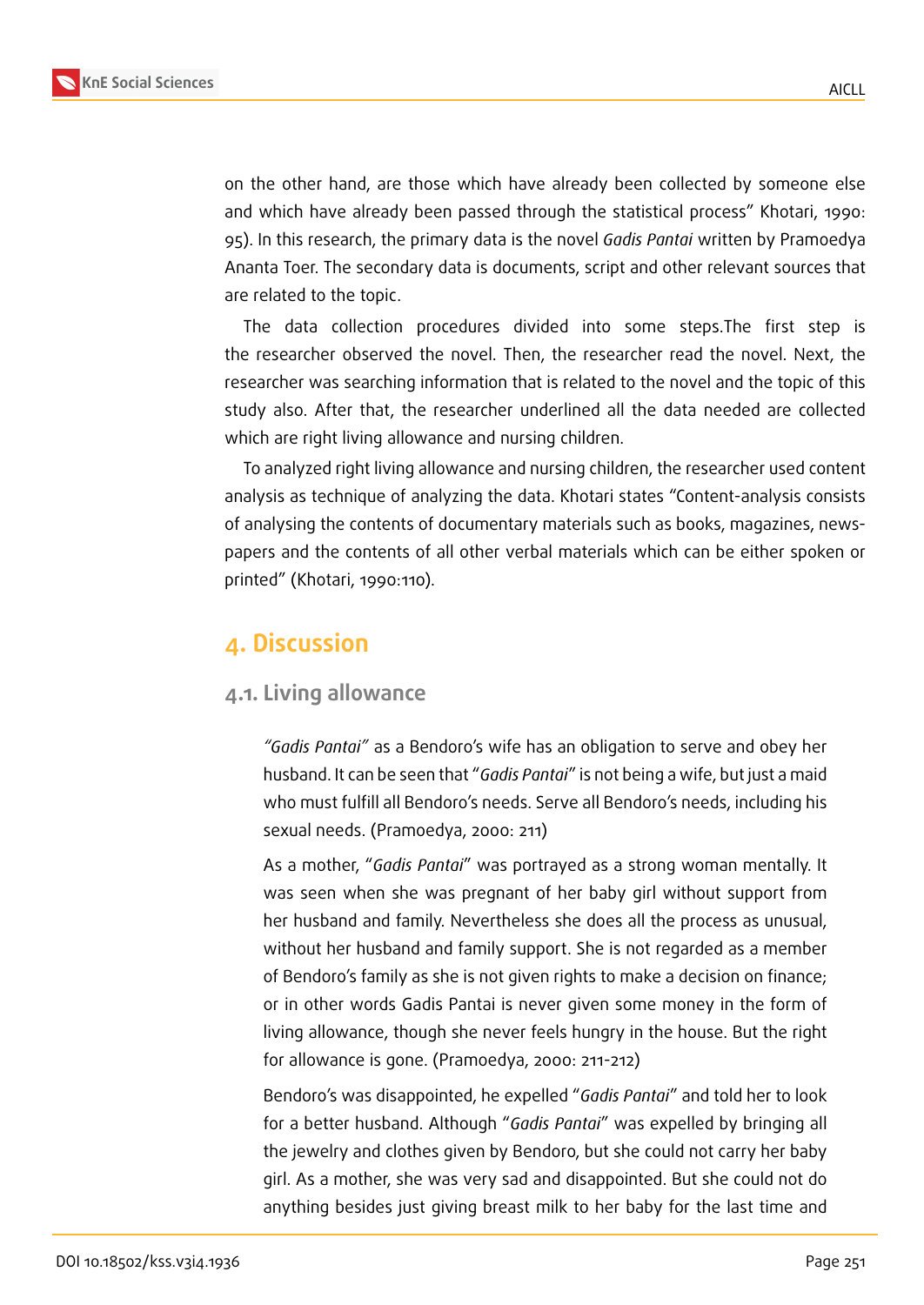

as a good husband Bendoro did not give "*Gadis Pantai*'s right for her living allowance". (Pramoedya, 2000: 219)

The above quotations show that *Gadis Pantai* is never regarded of her existence in the house. She is like a slave in the house and there is no reward of any kind for all her services. It is distressing to see *Gadis Pantai* claiming to be a feminist turning all heterosexual relationships in which she does not earn a salary at least close to that of her partner into a simple sex-for-cash transaction, one in which her man has the reasonable act of sex. But unluckily she never receives anything worthy of respect from her husband. She is actually exploited sexually by her husband and such an act is regarded normal in the tradition of that time. She is a concubine, giving her body for the sexual satisfaction of her man, not her husband. She has to wait until her man, Bendore, gets an appropriate woman for his legal wife. And during that time she is not given any right since she is regarded only as a slave.

Apart from all the suffering she obtains, *Gadis Pantai* has also proved herself to be strong. Growing up she is very quiet, shy, timid, lonely and sad. However she wants to put it up; she patiently bears all these things. She rarely speaks up. She never says what she feels, whether someone hurts her feelings or she is being yelled at or someone asks her opinion. All these things are routinely encountered when she becomes the maid in Bendoro's house. Even then it is hard for her to communicate especially with her family. She just does not want to deal with them. She is trying to work on this and is not perfect yet but getting slowly better. Without any money given, *Gadis Pantai* has proved herself to be a strong woman. Her strength is triggered by her hardship in her life.

#### **4.2. Nursing children**

After the baby was three and a half months, the girl's father came to pick up *Gadis Pantai*" was divorced by Bendoro. Nothing would deter Bendoro power, and thus habit. When she brought forth, The experiment wife would be divorced, and the wife would be replaced with other experiments wife before he got a real wife, a wife who came from a family gentry. *Gadis Pantai* was not permitted by Bendoro to nurse her baby girl. (Pramoedya, 2000: 218-219)

She must leave her house without carrying her baby girl and she could give the permission form Bendoro to nurse her baby girl. Her father was called to pick her up from the village because she had been divorced by her husband. How a "*Gadis Pantai*"'s heart was broken because she had to leave her child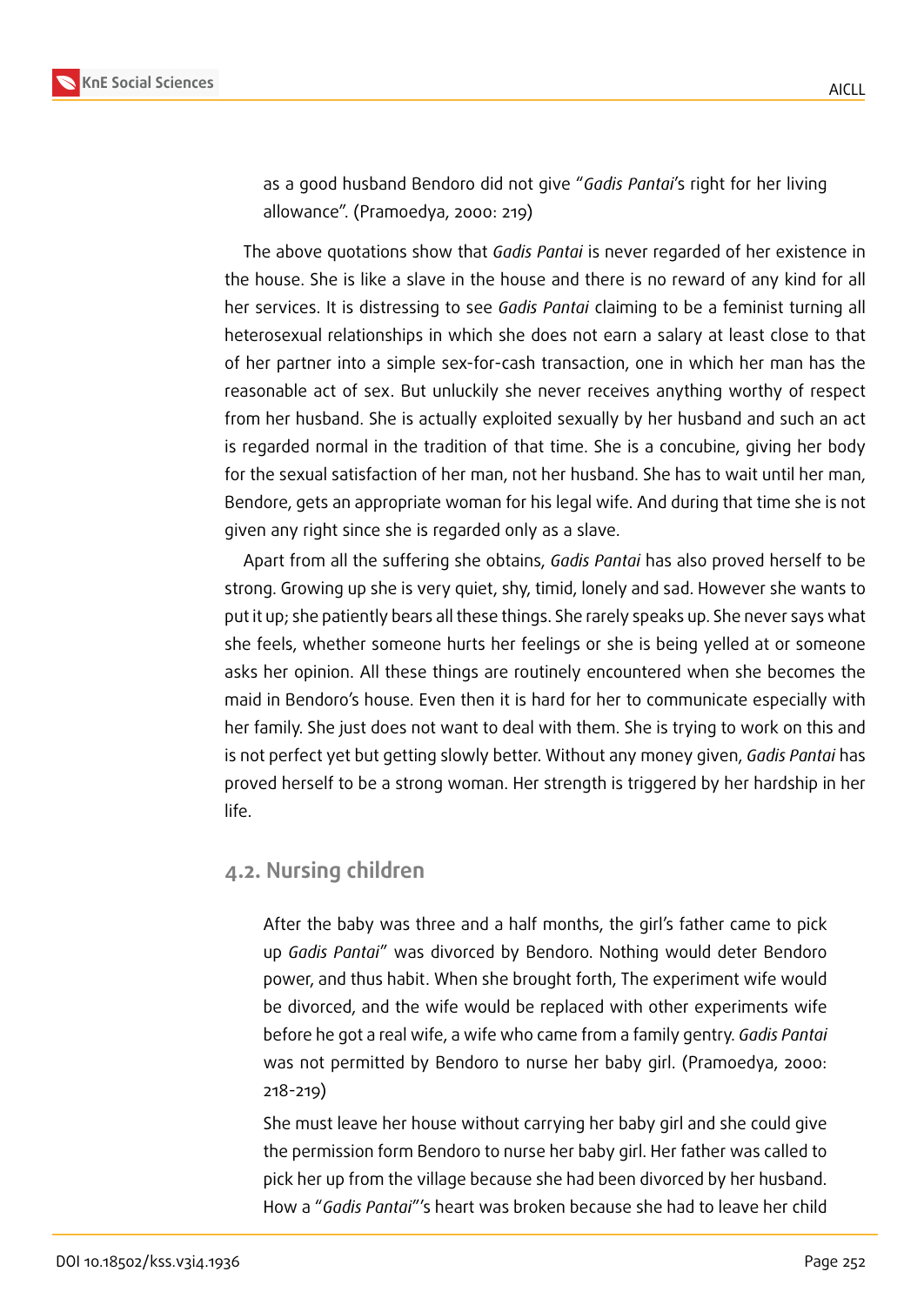

alone without supervision and could not devote her affection. (Pramoedya, 2000: 219-220)

"*Gadis Pantai*" gave her baby breast food for the last time. After that "*Gadis Pantai*" would be out from Bendoro's house and never got nurshing her baby girl again. (Pramoedya, 2000: 220)

The experiences of *Gadis Pantai* reflected in this study amount to violations of human rights, which unequivocally recognize the role of the tradition at that time in ensuring access to affordable and high-quality child care so that she can structure her life with autonomy and dignity, and so her child can fulfill its potential. She is expelled by her man, Bendoro and she is not given any chance to take care of her child as she is not allowed to bring along her child.

She has to lose her child and this is a distressing and sorrowful sight. Actually Bendoro has acted inhumanly towards *Gadis Pantai.* No one could imagine how the feeling of a mother is, when she is taken away from her child; but that is the reality to be faced by *Gadis Pantai.* And this is an exact picture of violation against woman which becomes the issues in feminism.

# **5. Conclusions**

*Gadis Pantai* is a novel that shows the understanding of feminism theoretical knowledge about women's responsibilities to face life through *Gadis Pantai*. The researcher analyzes the rights of living allowance and nurshing children by implementing feminism theory. After analyzing the novel, the researcher points some conclusions in this section.

*Gadis Pantai* conveys the react of woman towards the oppressions which is reflected in the presentation of female major character, "*Gadis Pantai*". Her manner, action and thought show the idea of being female in the old Javanese tradition.

The portrayal of female character, "*Gadis Pantai*" shows that women should be submissive to her husband. She must accept her fate and she must play her role based on the oriental values. However "*Gadis Pantai*" does not get her rights well form her man Bendoro. As a maid, she is under oppression by her man.

From "*Gadis Pantai*", it can be observed that her portrayal can lead to idea of woman oppressed by her rights in *Gadis Pantai*. The novel elucidates the hardship that woman must endure in old Javanese tradition. Thus, it tells how man treats woman and how woman should behave and performs. Firstly, woman is regarded to be obedient to